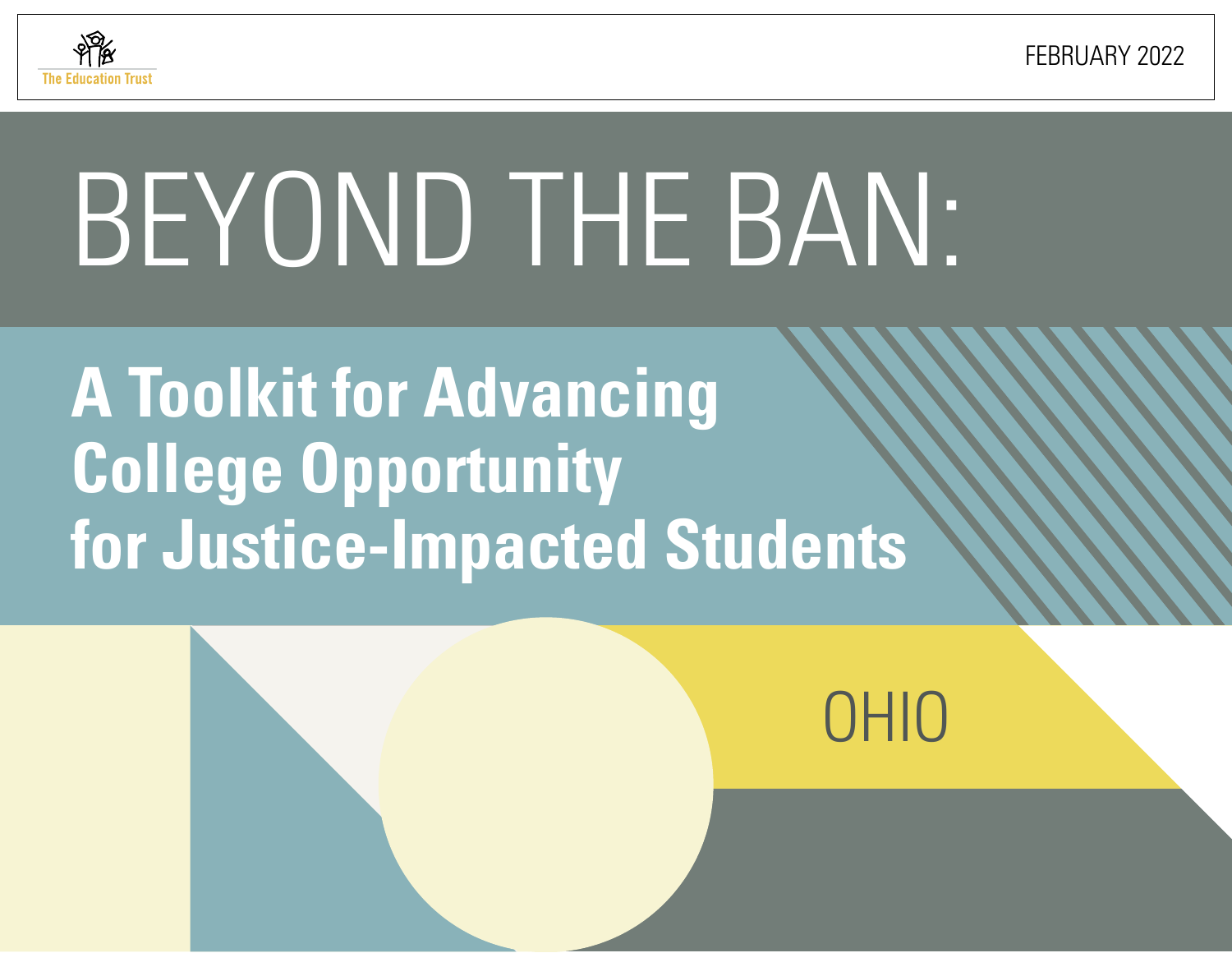### **Table of Contents**

| LIST OF HIGHER FDUCATION IN PRISON PROGRAMS IN OHIO<br>$\frac{1}{2}$ |  |
|----------------------------------------------------------------------|--|

 $\overline{2}$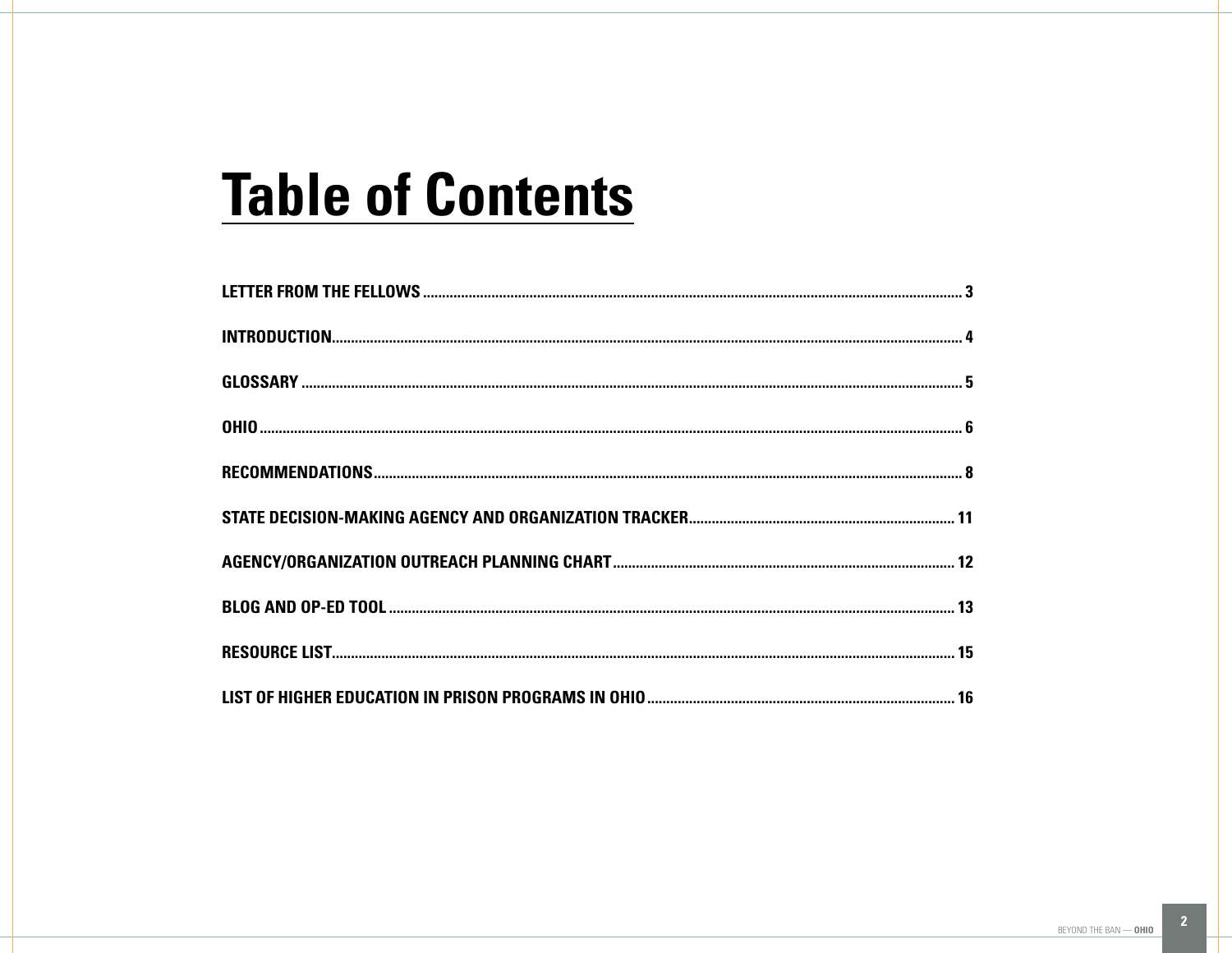### <span id="page-2-0"></span>**Letter From the Fellows**

*"Education is freedom."* — Paulo Freire, *Pedagogy of the Oppressed*

*"As a society, our decision to heap shame and contempt upon those who struggle and fail in a system designed to keep them locked up and locked out says far more about ourselves than it does about them."*

 — Michelle Alexander, *The New Jim Crow: Mass Incarceration in the Age of Colorblindness*

For decades, political leaders have used their power to keep incarcerated and formerly incarcerated individuals locked out of higher education. They've imposed morally bankrupt, freedom-denying policies and practices, despite the proven, longterm returns of a college education for individuals like us, and broader society.

Higher education institutions have been complicit in the denial of opportunities for justice-impacted individuals. By cutting off access to scholarships, refusing to reduce prison sentences for those enrolled in higher education, and making it difficult and expensive for colleges to run prison education programs, state officials have turned their backs on our parents, siblings, and cousins who yearn to continue their education while on the inside.

By denying previously incarcerated persons access to federal food and housing assistance and allowing colleges to screen out applicants with prior convictions, state officials have stacked the odds against us and made it nearly impossible to pursue a higher education upon release from prison.

By throwing up barriers to employment and election participation based on incarceration history, state officials have all but assured that previously incarcerated individuals remain locked out of full citizenship.

This must change. Our hope is that the information in this toolkit can help.

Together with colleagues at The Education Trust, and with support from partners in the field, we've identified several unjust barriers that keep incarcerated and formerly incarcerated individuals from accessing a higher education and benefiting from it and participating fully in society. While we've gathered detailed information for eight states, we are calling on elected officials — governors, state legislators, heads of statewide higher education and corrections departments, and others to immediately remove these barriers wherever they exist and enact more civil and humane policies that will make it easier for students who are, or have been, incarcerated to pursue a higher education. Congressional delegates can also use their influence at the state level to make a positive impact. For advocates engaged in this work, we've included tools, such as an op-ed writing guide and a template for creating a "power map" in each state (see our State Decision-Making Agency and Organization Tracker).

We deserve our freedom. We deserve an education. And so do the millions of currently and formerly incarcerated Americans who have been failed by broken systems and poor public leadership.

The federal restoration of Pell Grants for students in prison gives us hope. Let us build on that hope and expand our collective freedom by tearing down the barriers to a higher education that remain in the states.

**JUSTICE FELLOWS**



**Omari Amili**  *Justice Fellow*



**Alexa Garza** *Justice Fellow*



**Mary Enoch Elizabeth Baxter**  *Justice Fellow*





**Montrell Carmouche** *Justice Fellow*





**William Freeman** *Justice Fellow*



*Justice Fellow*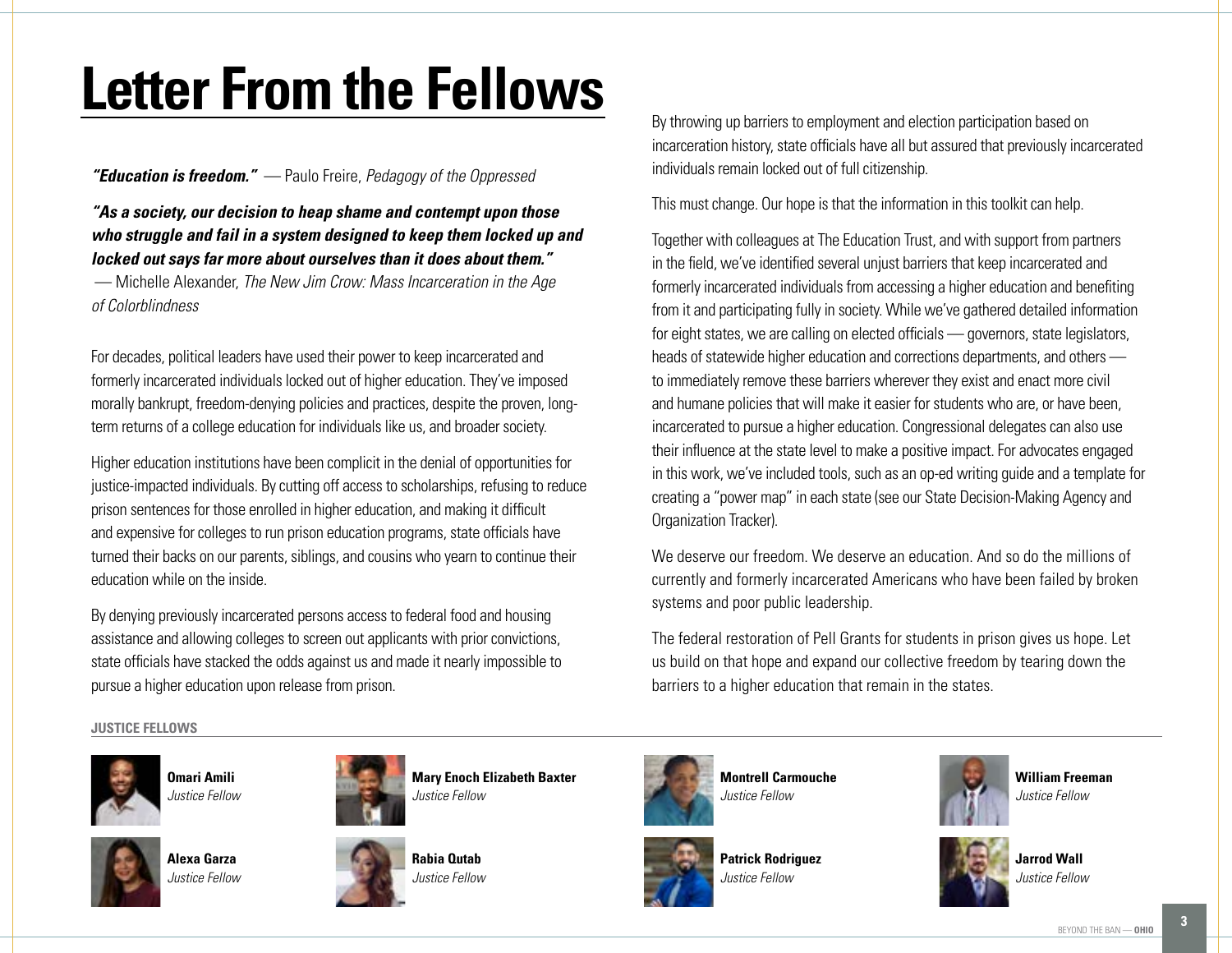### <span id="page-3-0"></span>**Introduction**

BY Kayla C. Elliott, Ph.D., Director of Higher Education Policy, and Satra Taylor, Former Manager of Higher Education Justice Initiatives

The United States has the world's [largest](https://www.prisonstudies.org/sites/default/files/resources/downloads/wppl_12.pdf) prison system. While the U.S. constitutes only 5% of the global population, it has more than 20% of the world's prison population — with nearly  $2.3$  million people in jails, prisons, and detention centers, according to estimates by the Prison Policy Initiative. This extreme rate of incarceration is particularly troubling, given that [over two-thirds](https://www.bjs.gov/index.cfm?ty=pbdetail&iid=6266) of people who are released from prison are rearrested within three years and more than [75%](https://www.bjs.gov/index.cfm?ty=pbdetail&iid=6266) are rearrested within six years. We have long had a mass incarceration problem marked by vast [racial and gender disparities.](https://www.bjs.gov/content/pub/pdf/p17.pdf) Due to a combination of factors, including systemic injustice, housing segregation, exposure to crime and violence, under-resourced schools, over-criminalization, bias in the criminal justice system, harsh school discipline and criminal sentencing policies, and a lack of economic opportunities, Black and Latino people and individuals from low-income backgrounds are vastly [overrepresented](https://s3.amazonaws.com/newamericadotorg/documents/EPP_Pell_Ban-6_pager_FINAL-_web.pdf) in U.S. prisons and suffer disproportionately from the consequences of incarceration, as a 2020 analysis by New America notes. These consequences include limited educational and employment opportunities, voter disenfranchisement, and ineligibility for housing and public benefits, all of which contribute to distressingly high stress and recidivism rates.

A 2018 study by the Rand Corporation found that individuals who had participated in correctional education programs were 28% less likely to return to custody. These programs were also [associated](https://storage.googleapis.com/vera-web-assets/downloads/Publications/postsecondary-education-in-prison-fact-sheet-for-correction-leaders/legacy_downloads/postsecondary-education-in-prisonfactsheet-for-corrections-leaders.pdf) with fewer violent incidents in participating prisons, the Vera Institute of Justice noted. Correctional education programs are an essential strategy for breaking the cycles of incarceration and poverty and helping formerly incarcerated individuals to reintegrate into society. Higher education in prison programs provide a net savings to taxpayers and are significantly more cost-efficient than incarceration. After the 1994 Crime Bill removed Pell Grant eligibility

for incarcerated people, the number of higher education in prison programs dropped from 800 programs in nearly 1,300 prisons in the early 1990s to [only 12](http://www.ncsl.org/Portals/1/Documents/educ/Postsecondary-Programs-in-Prisons_v02.pdf) by the year 2005, according to a 2019 paper on postsecondary prison programs by the National Conference of State Legislatures. After more than two decades, Congress has restored Pell Grant eligibility for individuals who are currently incarcerated. At this moment, people on both sides of the [political aisle](https://www.schatz.senate.gov/news/press-releases/schatz-lee-durbin-introduce-bipartisan-legislation-to-restore-educational-opportunities-for-those-incarcerated-and-improve-public-safety) agree that higher education is a better investment than incarceration and have coalesced around expanding access to a quality higher education for incarcerated individuals. In the 2022-2023 academic year, [more](https://www.vera.org/blog/incarcerated-students-will-have-access-to-pell-grants-again-what-happens-now)  [than 400,000](https://www.vera.org/blog/incarcerated-students-will-have-access-to-pell-grants-again-what-happens-now) incarcerated individuals will become eligible for Pell Grants, the Vera Institute of Justice estimates. Whether by intention or oversight, too many state policies erect barriers for justice impacted students instead of fostering access and affordability.

Led by the inaugural cohort of the Justice Fellows Policy Program, The Education Trust analyzed state support of currently and formerly incarcerated students in eight states where Ed Trust works in coalition with local higher education and justice advocates — California, Illinois, Louisiana, New York, Michigan, Ohio, Tennessee, and Texas.

To be clear, Pell restoration is just the first piece in what should be a broader plan to improve college access and success for students impacted by the criminal legal system. These students often lack access to the internet and to financial information needed to complete the FAFSA and qualify for Pell Grants. As barriers to federal financial aid are lifted, state legislators and higher education leaders must follow suit in removing barriers to enrollment and state financial aid. Policymakers can and should provide individual incentives to currently incarcerated students through sentence-reduction credits, and target funding toward institutions that proactively enroll and support incarcerated students. State leaders should also consider putting policies into place to help students obtain identification, employment, housing and other basic needs, as well as cover tuition and protect their voting rights, which would go a long way toward improving students' overall success and livelihoods beyond the college campus.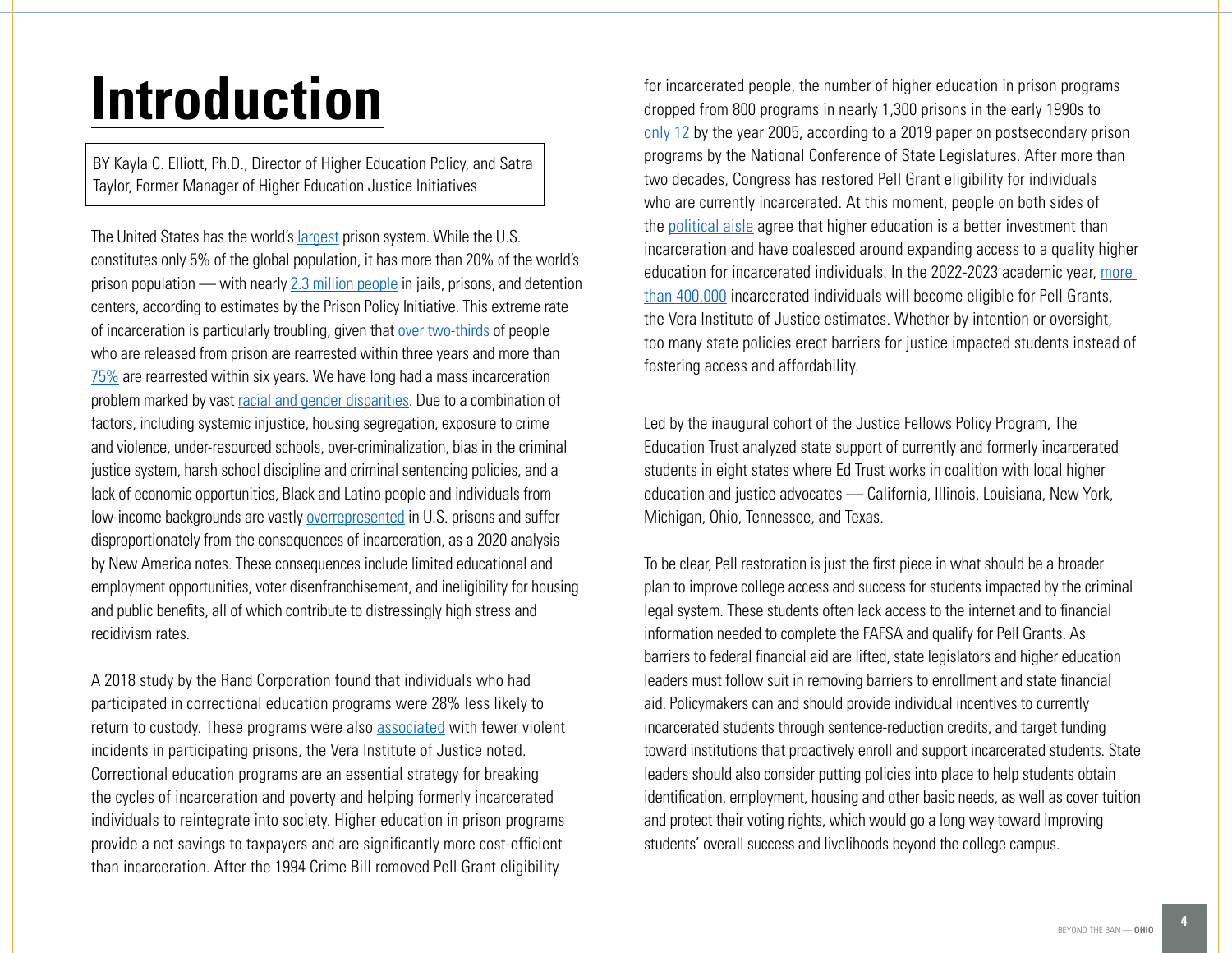### <span id="page-4-0"></span>**Glossary**

#### **Currently incarcerated**

Refers to those who are incarcerated in prison after conviction of a state or federal crime, as well as those who are unsentenced or being held in jail before or during trial. Does not include those under probation or parole.

#### **Formerly incarcerated**

Refers to people who were previously convicted of a state or federal crime and held in prison. This term may also include people who were held in custody without sentencing and those under supervision e.g., on probation or parole as a condition of their sentence or release from prison.

#### **State financial aid**

State-issued funding for eligible students to enroll in higher education programs at reduced cost. Aid is typically limited to state residents and U.S. citizens.

#### **Sentence reduction credit**

Credits given by prisons and state departments of corrections that may reduce the time a currently incarcerated person must stay in prison. Sentence reduction credits are typically awarded for good behavior, productive activities, or successful completion of recidivism reduction programming. These may be "good time credits," which reduce the actual time a person must serve in prison, or "earned time credits," which can result in release from prison into a pre-release custody arrangement, such as house arrest or a halfway house. Earned time credits can be earned in addition to good time credits.

#### **Streamlined process for identification**

A process that does not place an undue burden on an individual to locate and acquire documents upon their release. A streamlined process assists and supports students while they're still incarcerated and ensures that they are given/supplied an ID before their release. This process can help individuals who lack the necessary supports — like transportation or someone to guide them in filling out forms — to secure an ID.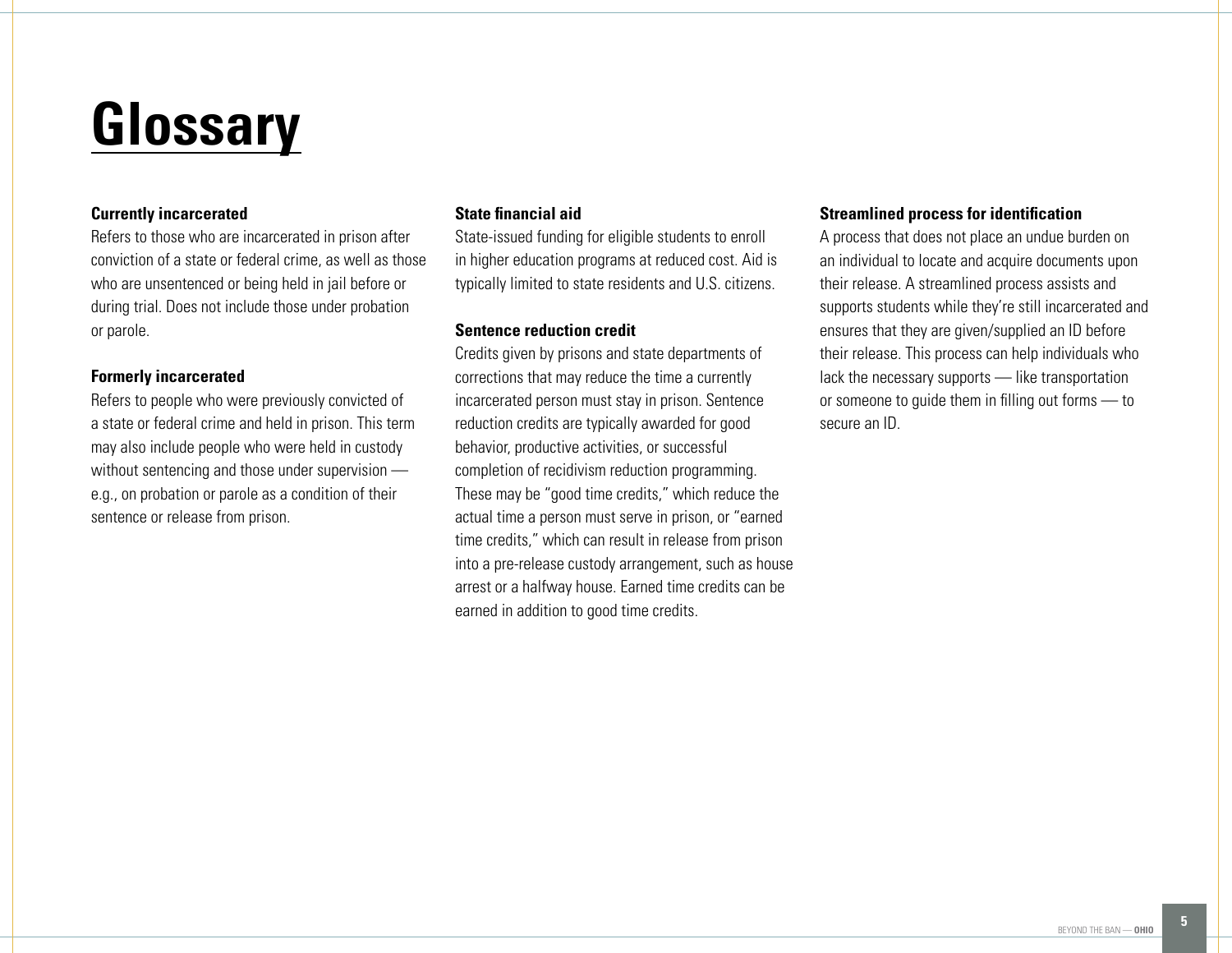### <span id="page-5-0"></span>**Ohio**

BY Satra Taylor, Former Manager for Higher Education Justice Initiatives, and Brittani Williams, Senior Policy Analyst

#### **Does the state offer state financial aid to currently and formerly incarcerated students?**

**NO,** [currently incarcerated individuals](https://csgjusticecenter.org/wp-content/uploads/2020/03/Ohio_Laying-the-Groundwork.pdf;   https:/www.vera.org/downloads/publications/a-piece-of-the-puzzle-appendix.pdf) do not have access to state financial aid. An individual who is convicted of a crime, pleads guilty to one, or is declared a delinquent child for certain crimes is ineligible to receive any student financial assistance supported by state funds (including the Ohio College Opportunity Grant [OCOG], which is the largest state-funded financial aid program in the state) at an institution of higher education for two additional years after their release.

#### **However**, once [students are released](https://www.vera.org/downloads/publications/a-piece-of-the-puzzle-appendix.pdf), they may apply for OCOG.

#### **Does the state provide sentence reduction credit to incarcerated students who enroll in higher education courses?**

**YES,** however, there are many stipulations about how many credits can be earned and who is eligible to earn them based on length of sentence and type of conviction. For each full month of productive participation in an academic or vocational program; prison industry program, alcohol and drug treatment program, unit management program, or mental health program specifically approved by the director, any individual confined in a [state correctional](https://codes.ohio.gov/ohio-administrative-code/rule-5120-2-06)  [institution](https://codes.ohio.gov/ohio-administrative-code/rule-5120-2-06) may earn credit that reduces their sentence.

If an [individual](https://codes.ohio.gov/ohio-administrative-code/rule-5120-2-06) is serving a mandatory prison term, a prison term imposed for a violent offense, or a prison term imposed for a sexually oriented offense, they may earn a one-time credit of 90 days toward their prison term or a one-time 10% reduction of their prison term — whichever is less — upon successful completion of an approved program.

The following [types of programs may be approved](https://codes.ohio.gov/ohio-administrative-code/rule-5120-2-06) for earned credit by the director as academic or vocational educational programs:

**(1)** Adult basic literacy education (A.B.L.E.)

**(2)** Pre-GED

**(3)** GED and high school

**(4)** College programs

**(5)** Vocational and apprenticeship programs

#### **Does the state provide incentives and resources to colleges to enroll and support currently and formerly incarcerated students?**

**YES,** the Ohio Department of Higher Education (ODHE) Aspire Adult Workforce Readiness Education accepts applications from eligible providers to develop, implement, and improve adult education and literacy activities within the state, to operate programs that provide a comprehensive service model for adult education and literacy services. This work is funded by the Workforce Innovation Opportunity Act (WIOA), Title II, and the Adult Education and Family Literacy Act [\(AEFLA\)](https://www.ohiohighered.org/sites/default/files/uploads/aspire/Aspire-RFP-Guidance_jan2021.pdf).

#### **Does the state have a streamlined process for currently incarcerated students to access documents to retrieve their state identification?**

**NO,** [Ohio](https://drc.ohio.gov/Portals/0/Policies/DRC Policies/78-REL-02 (9-3-19).pdf?ver=2019-09-06-093505-187) does not have a streamlined process for currently incarcerated students to access documents to retrieve their state identification.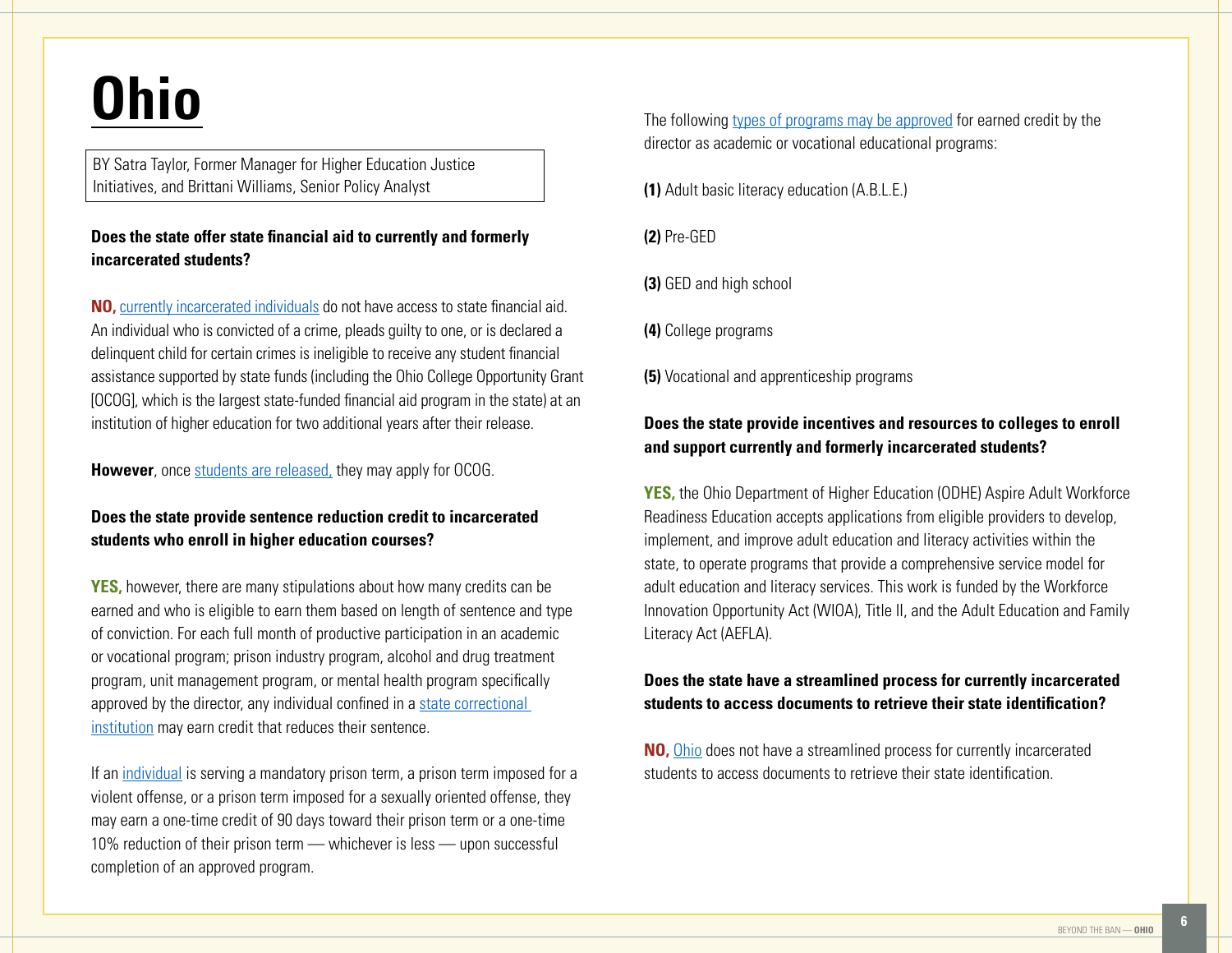**Does the state allow formerly incarcerated students to access the federal Supplemental Nutrition Assistance Program (SNAP), as well as public housing and housing choice vouchers (formerly Section 8) and Medicaid programs?** 

**YES,** [Ohio's](https://www.clasp.org/publications/report/brief/no-more-double-punishments) formerly incarcerated students have access to SNAP, public housing and housing choice vouchers (formerly Section 8), and Medicaid programs.

#### **Does the state ban institutions from asking about criminal history on admissions applications?**

**NO,** [there are no laws in Ohio restricting](https://www.lac.org/assets/files/Ohio-SAMHSA-Synthesis-Final-FORMATTED.pdf) public or private higher education institutions from asking applicants about their criminal history or denying them admission on that basis.

#### **Does the state ban employers from asking about criminal history on job applications?**

**YES,** Ohio bans *public employers* from asking about criminal history on job applications. But the state does not ban private employers from inquiring about criminal history on job applications.

#### **Do currently and formerly incarcerated individuals have the right to vote in the state?**

**NO,** individuals who are currently incarcerated on a felony conviction in Ohio cannot vote, except in these circumstances:

- **•** If the individual has been convicted of a misdemeanor
- **•** If the individual has been arrested for a felony but has not been convicted
- **•** If the individual is on parole or probation, lives in a halfway house, or is on house arrest
	- **•** If the individual is on parole or probation for a felony that does not involve a jail term

**YES**, [formerly incarcerated](https://www.acluohio.org/en/publications/voting-jail-organizers-toolkit) individuals have the right to vote; however, once out of prison or jail, they must re-register to vote, even if they were previously registered.

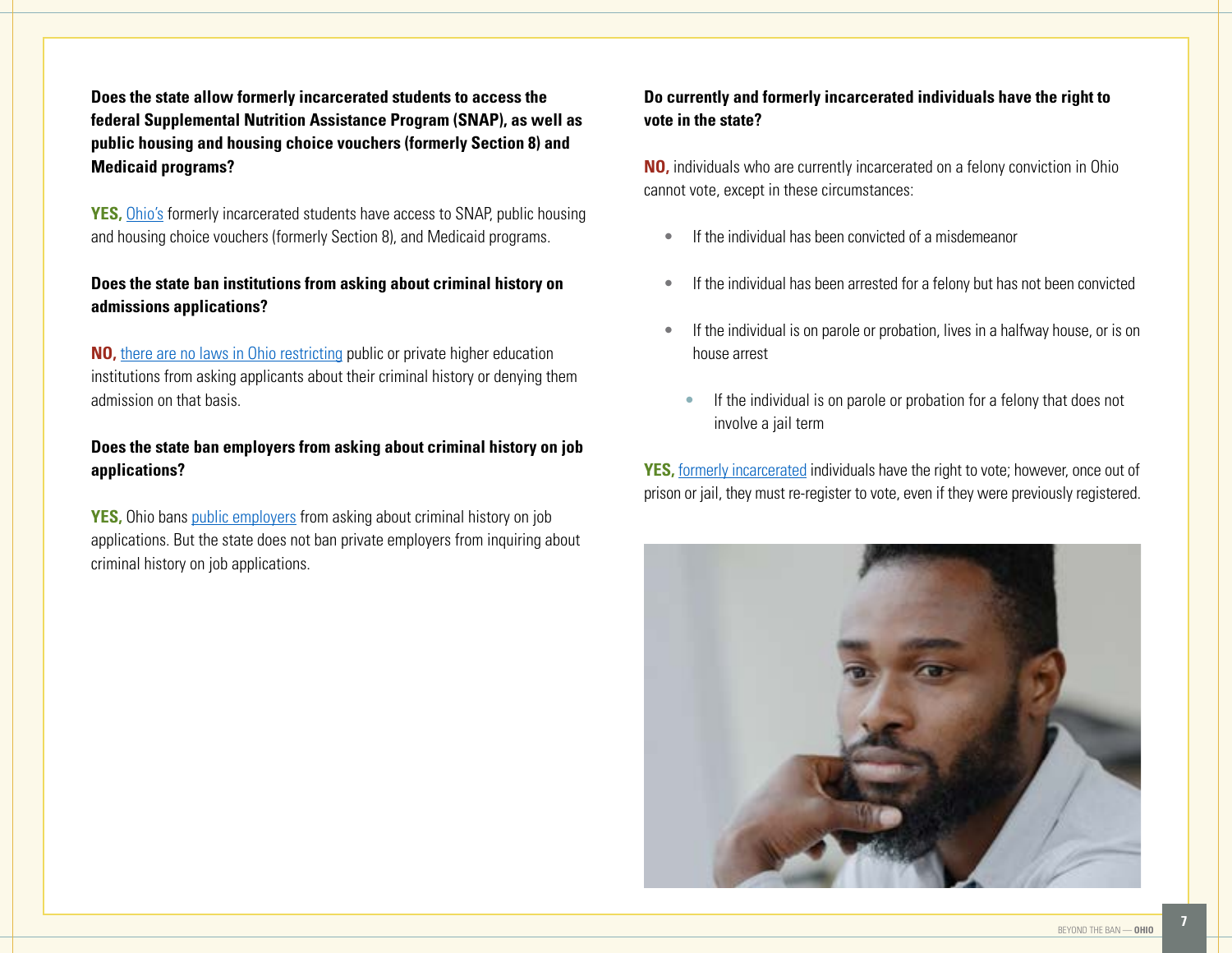### <span id="page-7-0"></span>**Recommendations**



**1. Rescind all barriers that prevent formerly and currently incarcerated students from receiving state financial aid.** 

Unfortunately, [none of the states](https://www.vera.org/downloads/publications/a-piece-of-the-puzzle-appendix.pdf) we analyzed provides unfettered access to state financial aid for currently and formerly incarcerated students. Meanwhile, many financial aid programs [in Texas](https://www.vera.org/downloads/publications/a-piece-of-the-puzzle-appendix.pdf) explicitly deny access to currently incarcerated students who have been convicted of certain crimes, as well as formerly incarcerated students within two years of their release. States should not make aid eligibility or award amounts contingent on sentence length, conviction type, or the amount of time since release. States could, and should, make it easier for incarcerated students to access financial aid by investing in college navigators and counselors to help guide these students through the financial aid application process and giving students who are incarcerated time to gather the documentation needed to file the FAFSA. States and institutions can work together to identify ways to absorb application and transcript fees, since most incarcerated students cannot afford these fees.



**2. Allow students to earn equivalent good time credit, as they do for participating in other correctional rehabilitative programs.** 

Good time credit rewards students' rehabilitation and learning efforts by reducing their time in prison. States should not restrict good time credit eligibility based on sentence length or conviction type. Though most states in our analysis, except **Michigan,** offer good time credit for participating in educational programs, every state in our analysis has some eligibility exclusion(s) based on an individual's sentence length or conviction type. Michigan has not allowed incarcerated people to earn good time credit for participation in educational programs since 1978, when Michigan voters [passed a ballot initiative](http://mjpa.umich.edu/2020/06/22/implementing-a-good-time-system-in-michigans-prisons-would-fight-mass-incarceration/) that removed the good time provision.

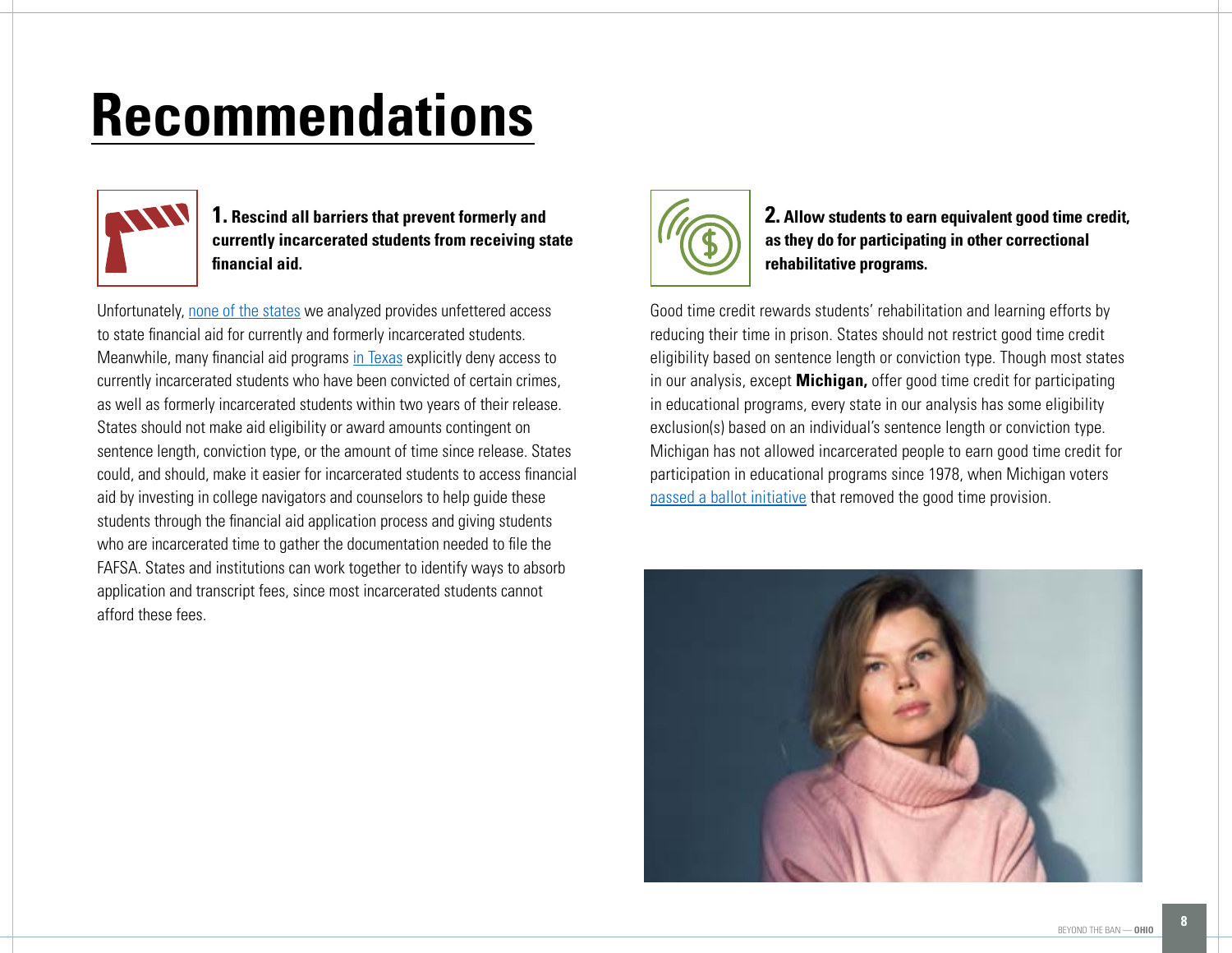

#### **3. Provide resources and supports to institutions that enroll justice-impacted students.**

States should provide robust funding for higher education in prison and reentry programs and ensure collaboration between education, workforce, and criminal justice agencies and stakeholders. This not only incentivizes institutions to provide access but provides institutions with the necessary funding and capacity to support these students and programs. **In Tennessee**, the Office of Criminal Justice Programs (OCJP) created [the Evidence-Based Jail Programming](https://www.tn.gov/finance/news/2021/5/24/grants-available-for-jails-as-part-of--re-entry-success-act-of-2021--.html) project to provide \$5 million for programs proven to reduce recidivism rates and increase local collaboration to improve outcomes for formerly incarcerated persons. Additionally, Tennessee created a [post-secondary education coordinator](https://www.tn.gov/content/dam/tn/hr/documents/7.31.2019 Post-Sec Ed Coord.pdf) and [post-secondary education program liaison](https://www.tn.gov/content/dam/tn/hr/documents/7.31.2019 Post-Sec Educ Lia Prog Sup Coord - Education.pdf) to establish and administer these programs for the Tennessee Department of Correction. States can offer subsidies to help ensure that program costs do not exceed the value of the Pell Grant or other funding the institution may have received to support that program, and that no tuition, debt, or other charges are passed on to enrolled students in the form of out-of-pocket payments or loans that must be repaid. State-level coordination and support can also facilitate students' future career and educational goals by fostering accreditation, articulation agreements, transferability of credits, and admission and comprehensive support services for students.



**4. Implement a streamlined process for incarcerated students to retrieve their birth certificate, state ID, and driver's license.** 

A streamlined process does not place an undue burden on students coming out of prison, but rather assists and supports them in preparing for reentry. States should not assume that an individual has access to transportation and/or family support to help them get their birth certificate, state ID, and driver's license. **[In Tennessee](https://www.tn.gov/content/dam/tn/correction/documents/502-04OffenderHandbook.pdf)**, each facility has a designated reentry team — consisting of a counselor, an institutional probation parole officer (IPPO), and a career development specialist — to assist individuals in reentry planning. Incarcerated individuals who are within 24 months of release are eligible for reentry services, including the following: help in obtaining a state identification and birth certificate; assistance in applying for benefits, including veterans' benefits, supplemental security income, disability, Social Security, and Medicare or Medicaid; residency planning assistance and help in finding housing; and employment planning assistance. By contrast, Illinois lacked a streamlined process for currently incarcerated students to obtain a state ID until recently; prior to November 2021, currently incarcerated students had to go to a Secretary of State's office with required documents in hand within 30 days of release in order to receive a free ID card. Illinois is now expanding a program that lets students who are currently incarcerated in Illinois Department of Corrections (IDOC) facilities obtain a state ID at no charge. Currently incarcerated individuals work with Illinois Department of Corrections (IDOC) to gather their required documents. IDOC will then coordinate with the Secretary of State's office to issue a state ID, which will be provided to the individual upon release.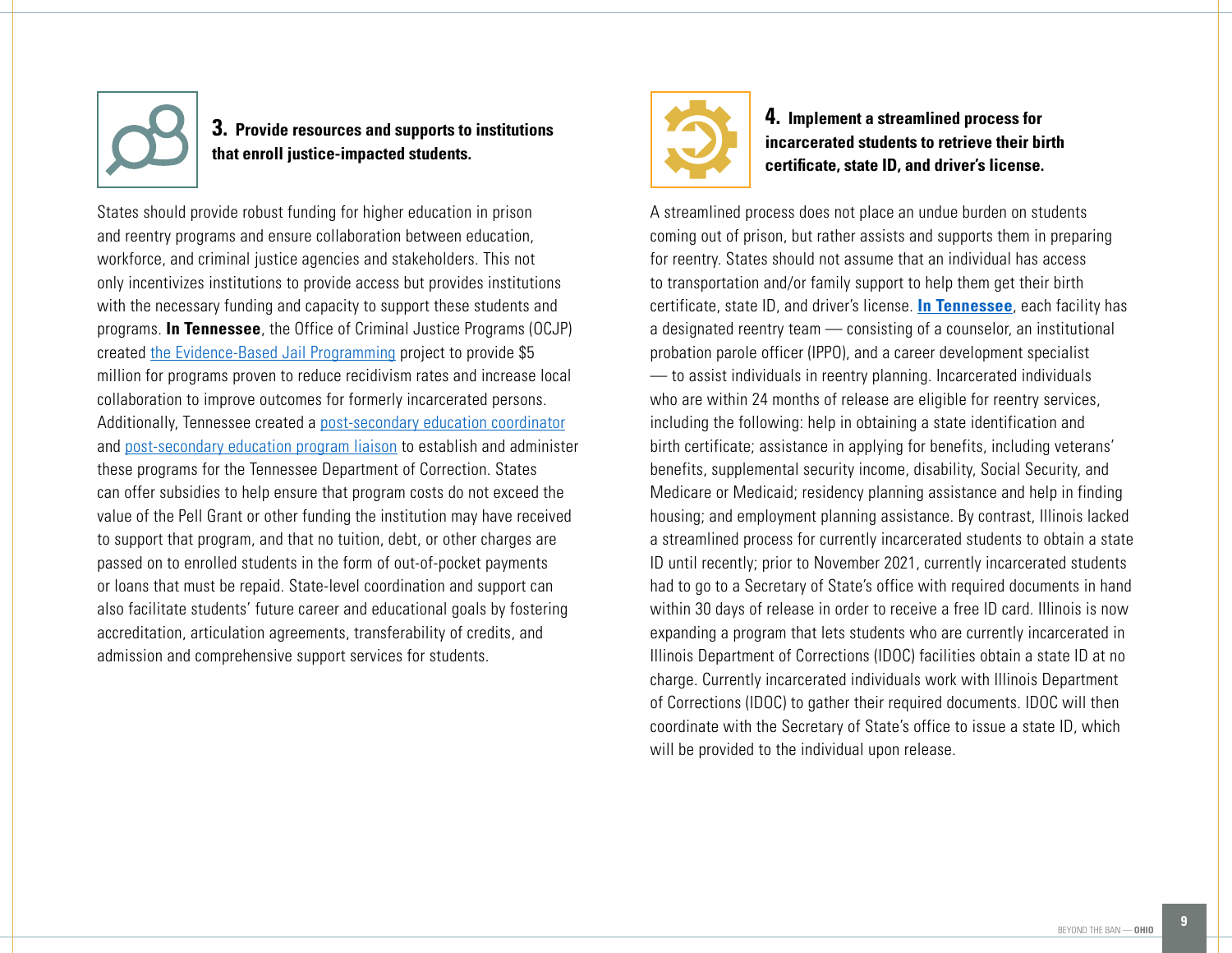

**5. Make formerly incarcerated individuals eligible for state and federal programs that provide support for basic needs such as food, housing, and health care.**

Since 2015, [at least 14 states](https://www.clasp.org/publications/report/brief/no-more-double-punishments) — Alabama, Alaska, Arizona, Arkansas, Delaware, Georgia, Indiana, **Louisiana,** Mississippi, North Dakota, South Dakota, Texas, Virginia, and West Virginia — have lifted or modified the ban on SNAP or Temporary Assistance for Needy Families (TANF) programs for those with prior drug convictions. Yet at least seven states — Arizona, Georgia, Missouri, Nebraska, South Carolina, Texas, and West Virginia — still have a full ban in place for one or more basic needs programs. Assistance with basic needs helps to ease reentry and reduce recidivism and provides a safety net and starting point for formerly incarcerated people. States should have teams in place to help currently incarcerated students apply for assistance before release, so their basic needs can be met. Food and housing insecurity can negatively impact students' mental and physical health and prevent them from enrolling or persisting in higher education programs.



#### **6. Ban public and private colleges and universities from asking about an individual's criminal history on initial admissions applications.**

Instead, states should limit the use of information about interactions with the justice system to non-admissions purposes, such as student supports, and train staff on the appropriate and unbiased use of such information. [In August](https://rootandrebound.medium.com/celebrating-banning-the-box-in-higher-education-in-california-e50bf01e0f06)  [2020,](https://rootandrebound.medium.com/celebrating-banning-the-box-in-higher-education-in-california-e50bf01e0f06) **California** passed legislation that banned the box in higher education admissions across all segments of postsecondary education, except for professional degrees and law enforcement basic training programs. Before this law was enacted, many private colleges and universities in California, as well as public and private graduate-level and vocational programs in the state, routinely asked about and considered arrest and conviction histories in their admissions process. In addition to banning the box, states should provide guidance to colleges and universities on making transparent, specific, and narrow inquiries that afford prospective students an opportunity to explain their involvement.



#### **7. Ban public and private employers from asking about criminal history on initial job applications.**

Currently, [13 states](https://www.nolo.com/legal-encyclopedia/what-is-a-ban-the-box-law.html) (and the District of Columbia) have ban the box laws that apply to private employers — **California**, Colorado, Connecticut, Hawaii, **Illinois**, Massachusetts, Minnesota, New Jersey, New Mexico, Oregon, Rhode Island, Vermont, and Washington. More than 30 states have laws that apply to government employers, and [dozens of cities and counties](https://www.govdocs.com/ban-the-box-updates-and-state-laws/) have enacted ban the box laws and/or expanded employment protections for justice-impacted people. For example, **[in Ohio](https://www.acluohio.org/en/legislation/hb-56-fair-hiring-act-2015-2016)**, lawmakers passed legislation prohibiting public employers from including questions concerning an applicant's criminal history on any application form for employment. In addition, states should rescind bans on occupational licensing for people with criminal records and instruct licensing agencies to remove vague standards and limitations based on conviction type. Employers and licensing agencies should be required to consider everyone's application on its own merits. The National Council of State Legislatures ([NCSL\)](https://www.ncsl.org/Portals/1/Documents/Labor/Licensing/criminalRecords_v06_web.pdf) also recommends offering justice-impacted people a chance to obtain "certificates of rehabilitation" or "certificates of employability" that would open the door to receiving occupational licenses.



#### **8. Give currently and formerly incarcerated individuals the right to vote.**

All the states in our analysis take away currently incarcerated individuals' right to vote. States should follow the example of [Maine and Vermont](https://www.themarshallproject.org/2019/06/11/in-just-two-states-all-prisoners-can-vote-here-s-why-few-do) — which allow currently incarcerated individuals to cast ballots. Some individuals who are incarcerated in Mississippi, Alaska, and Alabama are eligible to vote, depending on their conviction type. Additionally, states should not erect barriers — such as requiring the payment of fines — that make it hard for currently and formerly incarcerated individuals to exercise or regain their right to vote. States like **[New York](https://www.nbcnews.com/politics/politics-news/new-york-passes-bill-automatically-restore-voting-rights-people-parole-n1265008)** are moving in the right direction. In 2021, New York enacted legislation automatically restoring voting rights to people on parole.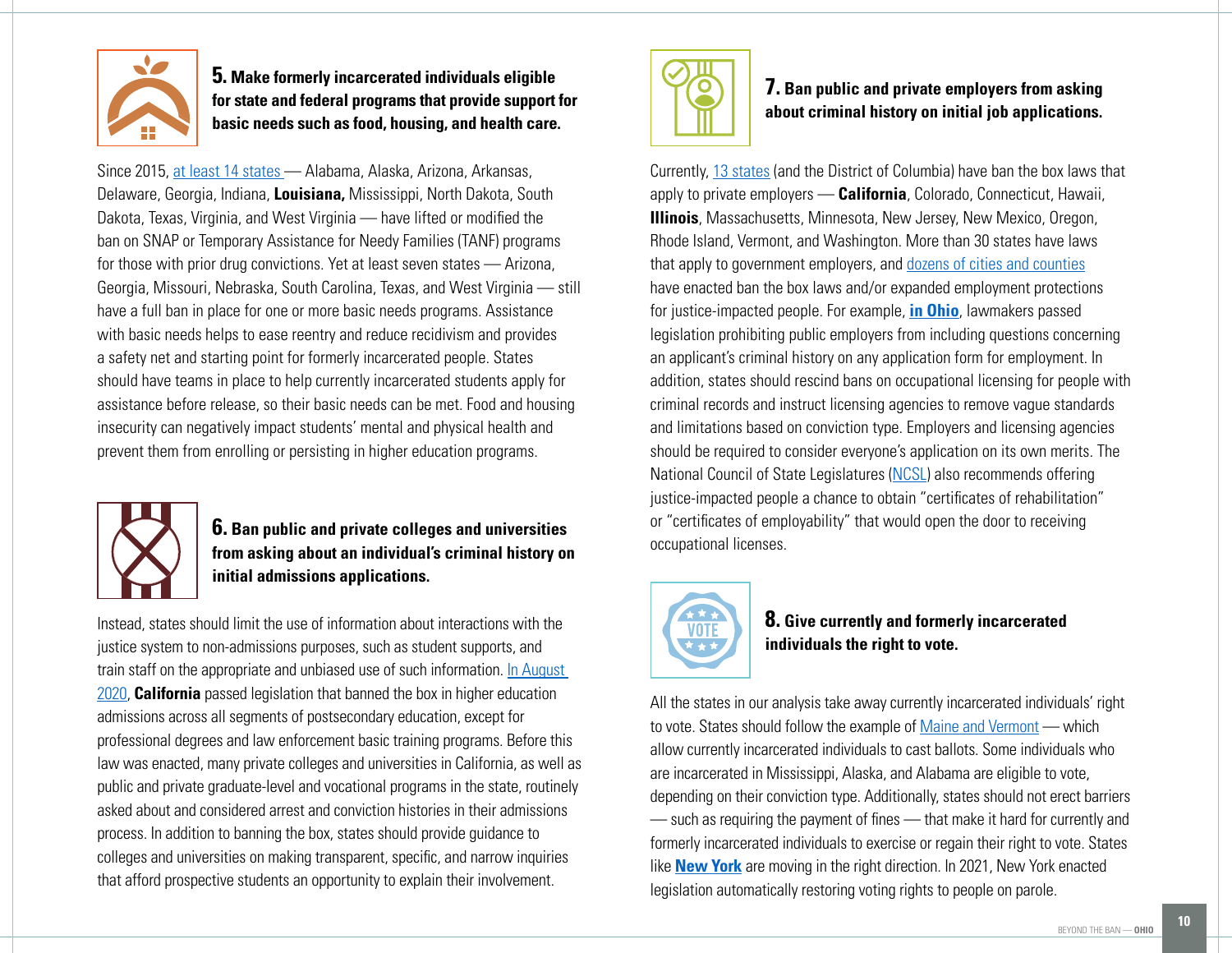### <span id="page-10-0"></span>**State Decision-Making Agency and Organization Tracker**

*This tracker includes key agencies and decision-makers involved in the issues covered in this scan. A few advocacy organizations are also included, but this is not a comprehensive list. This grid will help you target your outreach and advocacy. The blank grid will help you plan next steps.*

#### **AGENCY/ORGANIZATION LEVEL OF SUPPORT:**

|  | <b>State Agency/</b><br><b>Organization</b>                   | <b>Head of Agency/ Organization</b>        | <b>Agency/Organization Description</b>                                                                                                                                                                                                                                                | <b>Agency/ Organization Website</b> | <b>Notes</b>                                                                                                              |
|--|---------------------------------------------------------------|--------------------------------------------|---------------------------------------------------------------------------------------------------------------------------------------------------------------------------------------------------------------------------------------------------------------------------------------|-------------------------------------|---------------------------------------------------------------------------------------------------------------------------|
|  | <b>Ohio Department</b><br>of Higher Education                 | Randy Gardner, Chancellor                  | The agency's main responsibilities<br>include authorizing and approving<br>new degree programs, managing<br>state-funded financial aid programs,<br>and developing and advocating<br>for policies that maximize higher<br>education's contributions to the state<br>and its citizens. | https://www.ohiohighered.org        | - Ohio Aspire                                                                                                             |
|  | <b>Ohio Department</b><br>of Rehabilitation<br>and Correction | Annette Chambers-Smith,<br><b>Director</b> | Reduce recidivism among those<br>we touch.                                                                                                                                                                                                                                            | https://drc.ohio.gov                | - ODRC Annual Report, 2021                                                                                                |
|  | <b>Ohio Secretary of State</b>                                | Frank LaRose, Secretary<br>of State        | The agency's main responsibilities<br>include authorizing and approving<br>new degree programs, managing<br>state-funded financial aid programs,<br>and developing and advocating<br>for policies that maximize higher<br>education's contributions to the state<br>and its citizens. | https://www.ohiosos.gov/            | - Voting Eligibility<br>- Sec. LaRose has openly<br>opposed federal legislation<br>to protect and expand<br>voting rights |

ACTIVELY SUPPORTS EXPAND ACCESS AND SUPPORTS FOR CURRENTLY AND FORMERLY INCARCERATED INDIVIDUALS

SUPPORTS OR IS OPEN TO EXPANDING SOME SUPPORTS FOR CURRENTLY AND FORMERLY INCARCERATED INDIVIDUALS



EFFORTS TO EXPAND ACCESS AND SUPPORTS FOR CURRENTLY AND FORMERLY INCARCERATED INDIVIDUALS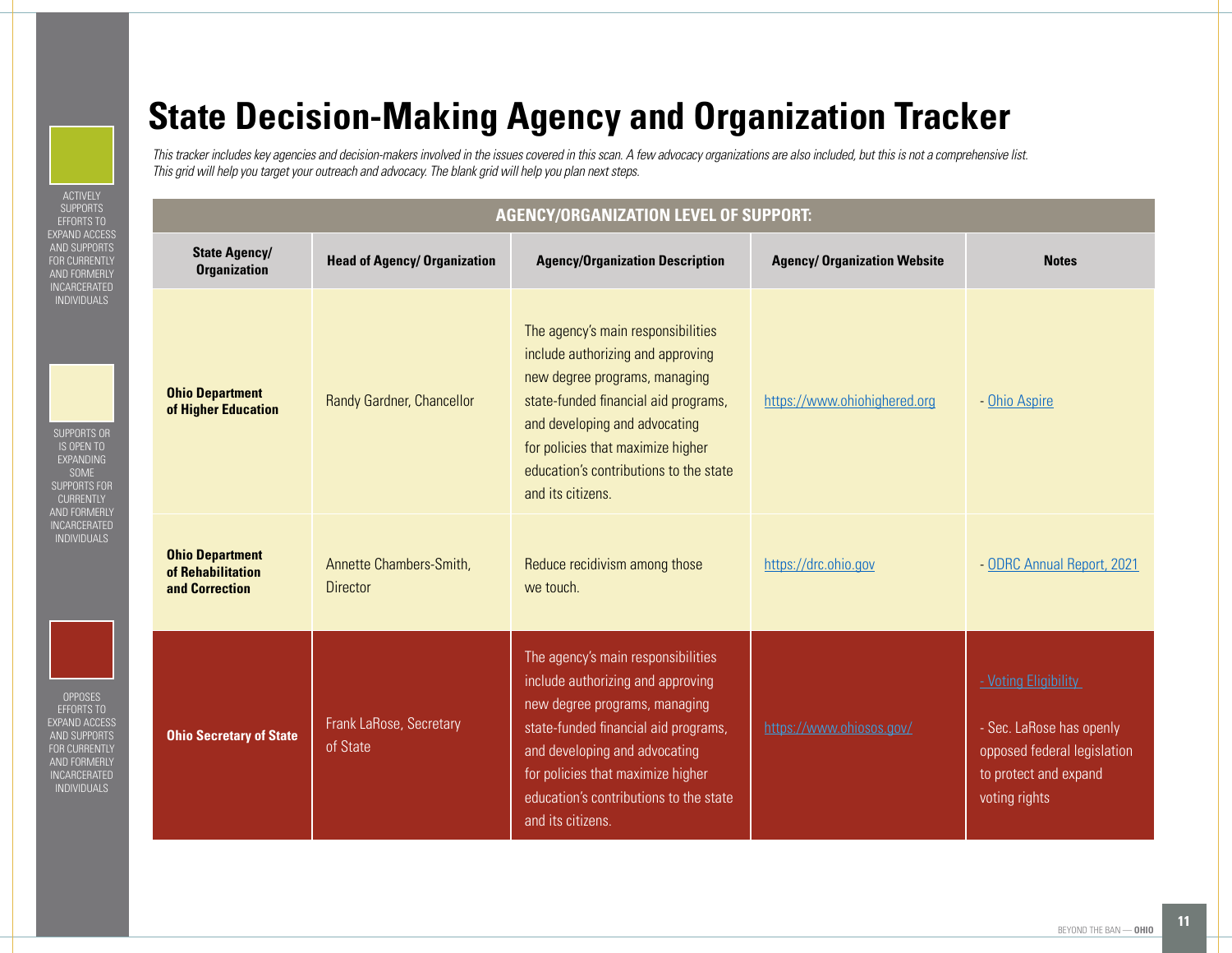<span id="page-11-0"></span>

| AGENCY/ORGANIZATION OUTREACH PLANNING |                           |                                                 |                                           |              |  |  |
|---------------------------------------|---------------------------|-------------------------------------------------|-------------------------------------------|--------------|--|--|
| <b>State Agency/ Organization</b>     | Do we have contacts here? | What is our ask of this<br>agency/organization? | <b>Next step for</b><br>planning/outreach | <b>Notes</b> |  |  |
|                                       |                           |                                                 |                                           |              |  |  |
|                                       |                           |                                                 |                                           |              |  |  |
|                                       |                           |                                                 |                                           |              |  |  |
|                                       |                           |                                                 |                                           |              |  |  |
|                                       |                           |                                                 |                                           |              |  |  |
|                                       |                           |                                                 |                                           |              |  |  |
|                                       |                           |                                                 |                                           |              |  |  |
|                                       |                           |                                                 |                                           |              |  |  |
|                                       |                           |                                                 |                                           |              |  |  |
|                                       |                           |                                                 |                                           |              |  |  |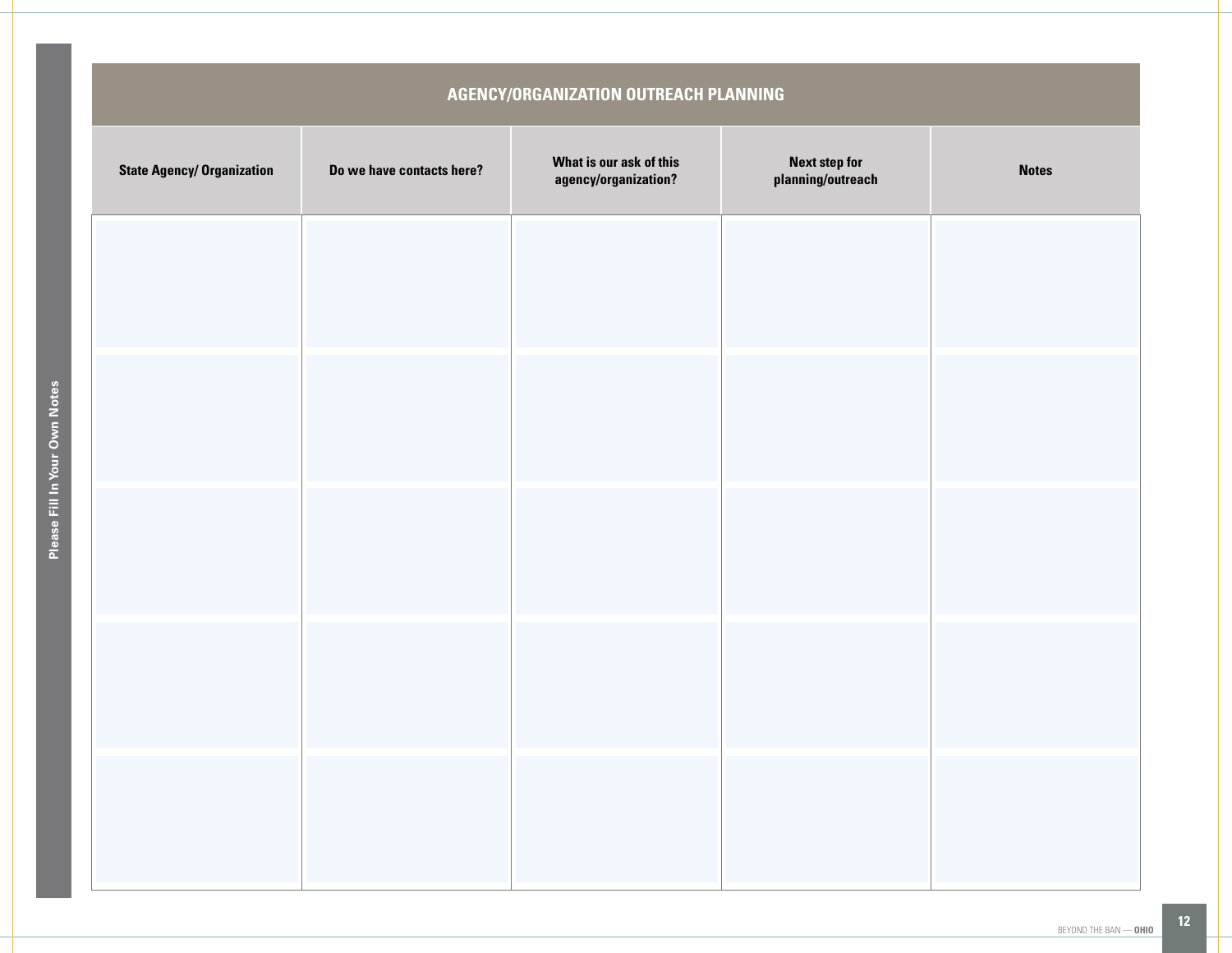# <span id="page-12-0"></span>**Blog and Op-Ed Tool**

To successfully advocate for policy changes, it's often important to bolster *public awareness* of the issues and *public support* for your position. Publishing a blog or op-ed can help. This tool from Ed Trust offers guidance on developing, writing, publishing, and promoting blogs or op-eds about the importance of eliminating barriers to higher education for students who are or were incarcerated.

#### **What's your advocacy goal? What's your strategy for reaching that goal?**

Be specific. Are you advocating for X, or Y, or something else? Who has the power to make that change? What do you need them to do, and how can you get them to do it? Starting with clear answers to "What does success look like?" and "How can we win?" will help ensure that your tactics — including publishing a blog or op-ed — are aligned with your goals and strategy. See the State Decision-Making Agency and Organization Tracker, too.

#### **Who's your audience, and what do you want** *them* **to know or do?**

Are you trying to activate allies who already agree with you, inform folks who are out of the loop, or persuade a skeptical group to come around to your side? You'll want to tailor your content — the information, the tone, the calls to action — for the specific audience you're trying to reach.

#### **What's your argument?**

Whether you're trying to activate, inform, or persuade, you can't just tell people what you think should happen. You must present an *argument* that compels them to see the issue from your perspective and act. What are the critical facts and data points that folks might not know? Why is your position the right one — and why are others wrong?

#### **What examples and anecdotes will you include?**

How can you humanize your argument with stories of real people who are negatively affected by the current policy and stand to benefit from the policy change you're advocating for? If you're a directly impacted person, you could consider sharing your own story. If not, how can you include in your piece the voices, experiences, and stories of directly impacted people? Introducing a human element early on — even in the first sentence or paragraph — can help you draw in readers and connect with them.

#### **Who should the blog or op-ed come from?**

A successful blog or op-ed isn't just about the message. It's also about the messenger. Who does the audience want to hear from? Whom will they trust? If you're the author, maybe the byline should be yours — especially if you're [directly impacted by the issue](https://www.nytimes.com/2018/10/06/opinion/sunday/aging-inmates-prisons-mandatory-sentencing.html). Maybe adding an influential [co-author](https://www.mic.com/p/prisoner-access-to-pell-grants-needs-to-be-reinstated-now-heres-why-op-ed-17982370) is a good idea. Or maybe you'd rather stay behind the scenes and write the piece on behalf of someone else. You probably know the song, "I Wanna Dance With Somebody," by Whitney Houston. Did you know that it was co-written and produced by Narada Michael Walden? Sometimes — in public affairs writing as in popular music — the person who writes the words isn't the person who delivers them to the audience.

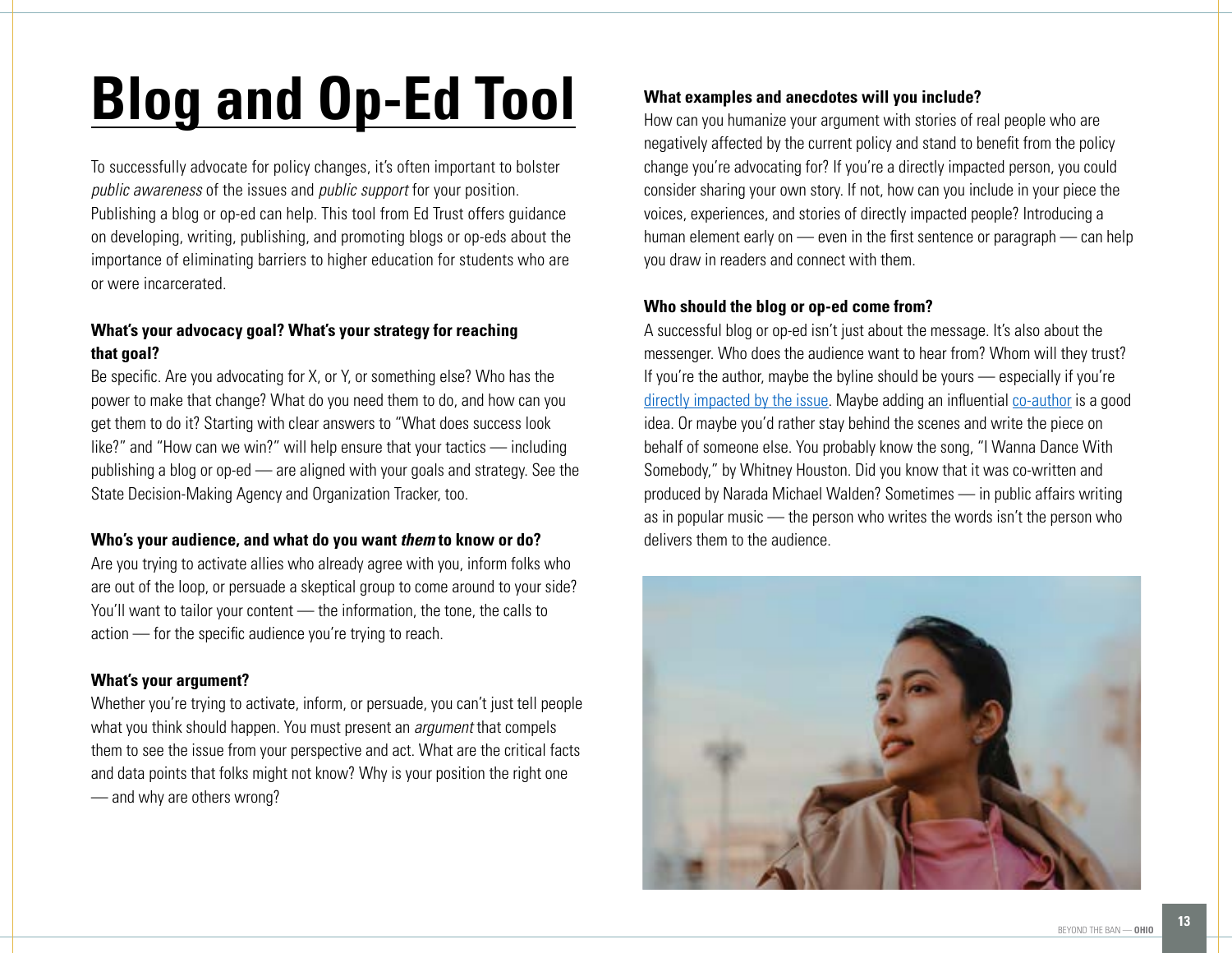#### **Writing tips.**

When writing a blog or op-ed, be clear, concise, and compelling with your words. Your lede (first) paragraph should introduce your topic and grab the reader's attention; you'll develop your argument in the body of the piece (paragraphs 2-4); then reference the lede in the conclusion, keeping the piece to 1,000 words or less. Here's an outline of that structure:

- TITLE
- LEDE
- ARGUMENT
	- EVIDENCE 1
	- EVIDENCE 2
	- EVIDENCE 3
- "TO BE SURE…" (pre-empt your potential critics)
- CONCLUSION (circle back to your lede and include a call to action)

#### **Publication and promotion.**

You'll want to publish your piece where your intended audience will find it. If you have a blog with a relevant readership, self-publishing can work. Or you could pitch the piece to someone else's blog, or to a relevant news outlet. Once published, share the piece via social media and email. Send it to reporters and let them know you're available for interviews. Email the link to [media@edtrust.org](mailto:media@edtrust.org) and share it with organizational partners and allies to help promote it.

#### **Getting started.**

Use the space on page 12 to brainstorm ideas.

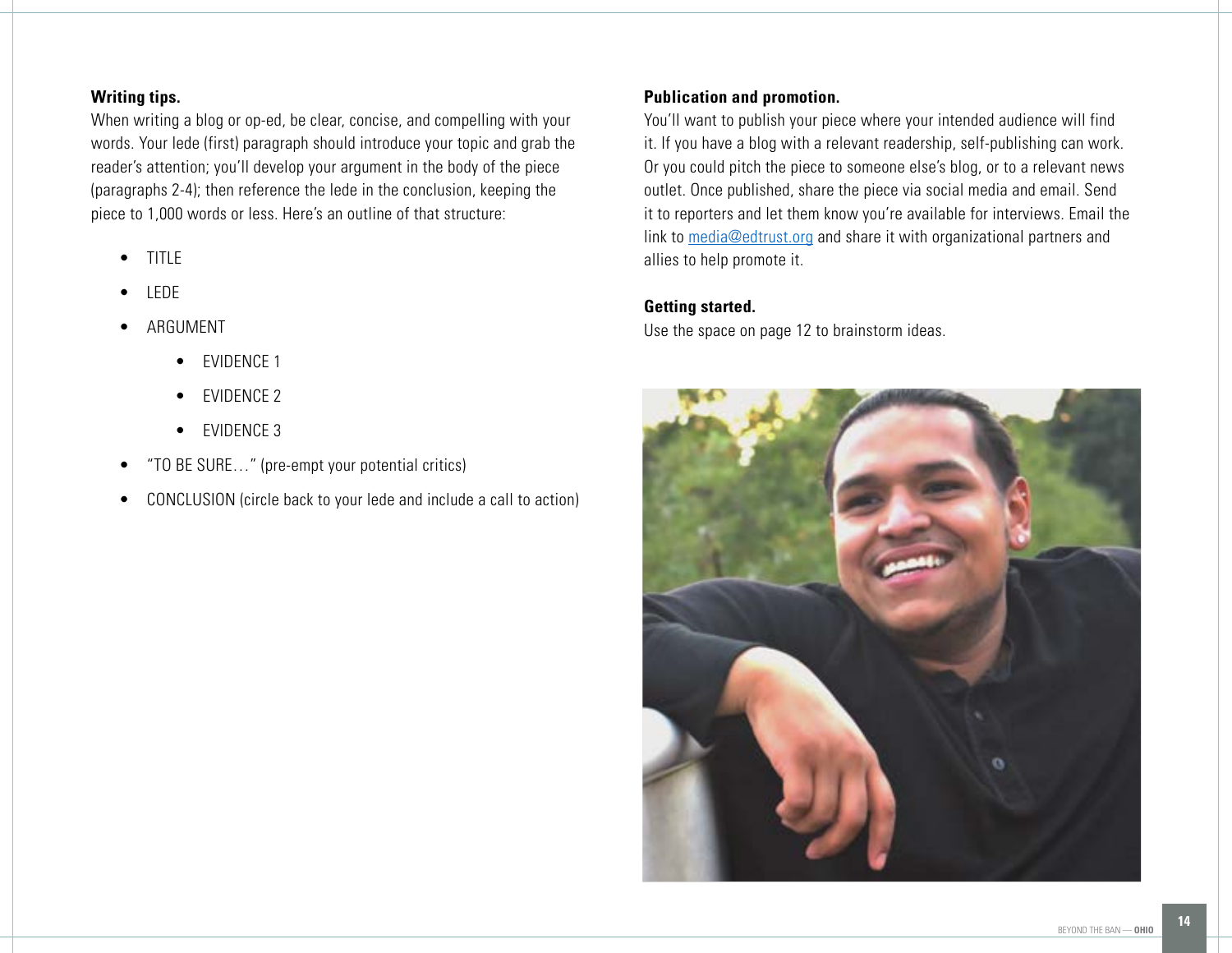# <span id="page-14-0"></span>**Resource List**

We encourage you to explore these resources for more information on the topics included here. Although justice-impacted individuals face unique challenges in each state, these resources offer an entry point for advocates to learn more about existing barriers and potential policy solutions.

#### **EMPLOYMENT**

- Out of Prison & Out of Work: Unemployment among formerly incarcerated people | <https://www.prisonpolicy.org/reports/outofwork.html>
- Prison to Employment Connection | https://prison2ec.org/facts/
- Restoration of Rights Project 50-State Comparison: Limits on Use of Criminal Record in Employment, Licensing & Housing | [https://ccresourcecenter.org/](https://ccresourcecenter.org/state-restoration-profiles/50-state-comparisoncomparison-of-criminal-records-in-licensing-and-employment/) [state-restoration-profiles/50-state-comparisoncomparison-of-criminal](https://ccresourcecenter.org/state-restoration-profiles/50-state-comparisoncomparison-of-criminal-records-in-licensing-and-employment/)  [records-in-licensing-and-employment/](https://ccresourcecenter.org/state-restoration-profiles/50-state-comparisoncomparison-of-criminal-records-in-licensing-and-employment/)

#### **HIGHER EDUCATION**

- Alliance for Higher Education in Prison | [https://www.higheredinprison.org/](https://www.higheredinprison.org/resources-and-publications) [resources-and-publications](https://www.higheredinprison.org/resources-and-publications)
- College and Community Fellowship |<https://www.collegeandcommunity.org>
- Formerly Incarcerated College Graduates Network | <http://www.ficgn.org>
- Unlock HigherEd Coalition |<https://www.unlockhighered.org>
- Vera Institute Higher Education | [https://www.vera.org/ending-mass](https://www.vera.org/ending-mass-incarceration/bringing-dignity-to-life-behind-bars/higher-education)[incarceration/bringing-dignity-to-life behind-bars/higher-education](https://www.vera.org/ending-mass-incarceration/bringing-dignity-to-life-behind-bars/higher-education)

#### **HOUSING**

- Reentry and Housing Coalition Housing Options for Reentry | [http://www.](http://www.reentryandhousing.org/private-housing) [reentryandhousing.org/private-housing](http://www.reentryandhousing.org/private-housing)
- Vera Institute Housing | [https://www.vera.org/ending-mass-incarceration/](https://www.vera.org/ending-mass-incarceration/providing-second-chances/housing) [providing-second-chances/housing](https://www.vera.org/ending-mass-incarceration/providing-second-chances/housing)

#### **MEDICAL CARE**

- Healthcare.gov Health care for incarcerated people | [https://www.](https://www.healthcare.gov/incarcerated-people/) [healthcare.gov/incarcerated-people/](https://www.healthcare.gov/incarcerated-people/)
- Prison Policy Initiative Health | <https://www.prisonpolicy.org/health.html>
- Vera Institute Public Health | [https://www.vera.org/strengthening-families](https://www.vera.org/strengthening-families-communities/expanding-access-to-health-care/public-health)[communities/expanding-access-to-health-care/public-health](https://www.vera.org/strengthening-families-communities/expanding-access-to-health-care/public-health)

#### **NUTRITION AND FOOD INSECURITY**

- Center on Budget and Policy Priorities How SNAP Can Better Serve the Formerly Incarcerated | [https://www.cbpp.org/research/food-assistance/](https://www.cbpp.org/research/food-assistance/how-snap-can-better-serve-the-formerly-incarcerated) [how-snap-can-better-serve-the-formerly-incarcerated](https://www.cbpp.org/research/food-assistance/how-snap-can-better-serve-the-formerly-incarcerated)
- Share Our Strength |<https://www.shareourstrength.org>

#### **VOTING RIGHTS**

- ACLU Voter Restoration | <https://www.aclu.org/issues/voting-rights/voter-restoration>
- Brennan Center for Justice Voting Rights Restoration | [https://www.brennancenter.org/issues/ensure-every-american-can-vote/voting](https://www.brennancenter.org/issues/ensure-every-american-can-vote/voting-rights-restoration)[rights-restoration](https://www.brennancenter.org/issues/ensure-every-american-can-vote/voting-rights-restoration)
- The Sentencing Project Voting Rights | [https://www.sentencingproject.org/](https://www.sentencingproject.org/issues/voting-rights/) [issues/voting-rights/](https://www.sentencingproject.org/issues/voting-rights/)